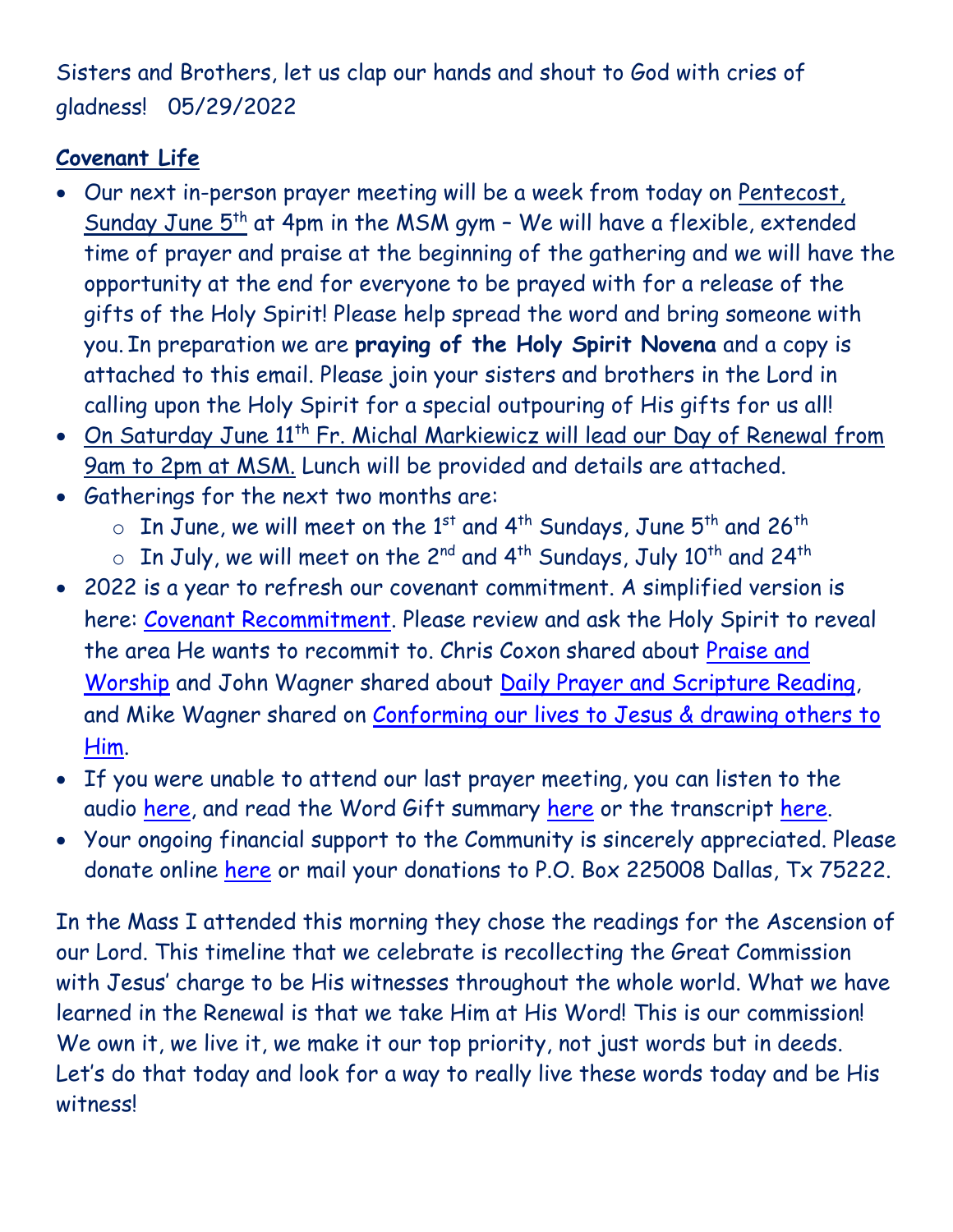The important thing that sets our response apart from many, as we hear in the [First Reading,](https://bible.usccb.org/bible/acts/1) is that we really understand His words that we *"will receive power when the Holy Spirit comes upon you!"* So many labor to do good things in His name but efforts often fail because they are outside His perfect will and are not empowered by His Holy Spirit. It is when we are in union with Him and operating through the power of the Holy Spirit that we are able to accomplish the commission that He entrusted us with.

These words are echoed in the [Gospel](https://bible.usccb.org/bible/luke/24?46) today when Jesus makes the same point about the preaching and witnessing to all the nations, but only after the disciples were *"clothed with power from on high."* The words are clear. We are to be about His work of preaching, serving, loving, witnessing…in His name…though His Spirit.

As we lament the tragedies of our day, as we internalize the weakening of our culture, we may have a tendency to disengage or give up…but this is not Jesus' words of unconditional love and power. The readings today follow the tragedy of the crucifixion but instead bring hope, life, and power through His ascension! Let us always look at the signs of the time in our day with His eyes…as those who have read the last chapter and know how the story ends…let us call upon His power and recommit to His commission.

I end my short reflection with the final words of the Gospel reading today. Having witnessed the ascension the disciples: 1) did Jesus homage, 2) obeyed and returned to Jerusalem with great joy, and 3) were continually in the temple praising God. Might we go forth today and praise and worship Jesus and God our Father and obey His words to remain in His presence awaiting the outpouring of His Holy Spirit that we will celebrate together next Sunday.

Let us pray, *"Come, Holy Spirit, come, and from your celestial home Shed a ray of light divine. Come, Father of the poor, Come, source of all our store. Come, within our bosoms shine. You, of comforters best; You the soul's most welcome guest. Sweet refreshment here below. In our labor, rest most sweet; Grateful coolness in the heat; Solace in the midst of woe. O most Blessed Light Divine, shine within these hearts of thine, and our inmost being fill. Where you are not, we have naught. Nothing good in deed or thought, Nothing free from taint of ill. Heal our wounds, our strength renew; On our dryness pour your dew; Wash the stains of guilt away. Bend the stubborn heart and will. Melt the frozen, warm the chill. Guide the steps that go astray. On the faithful, who adore. And confess you,*